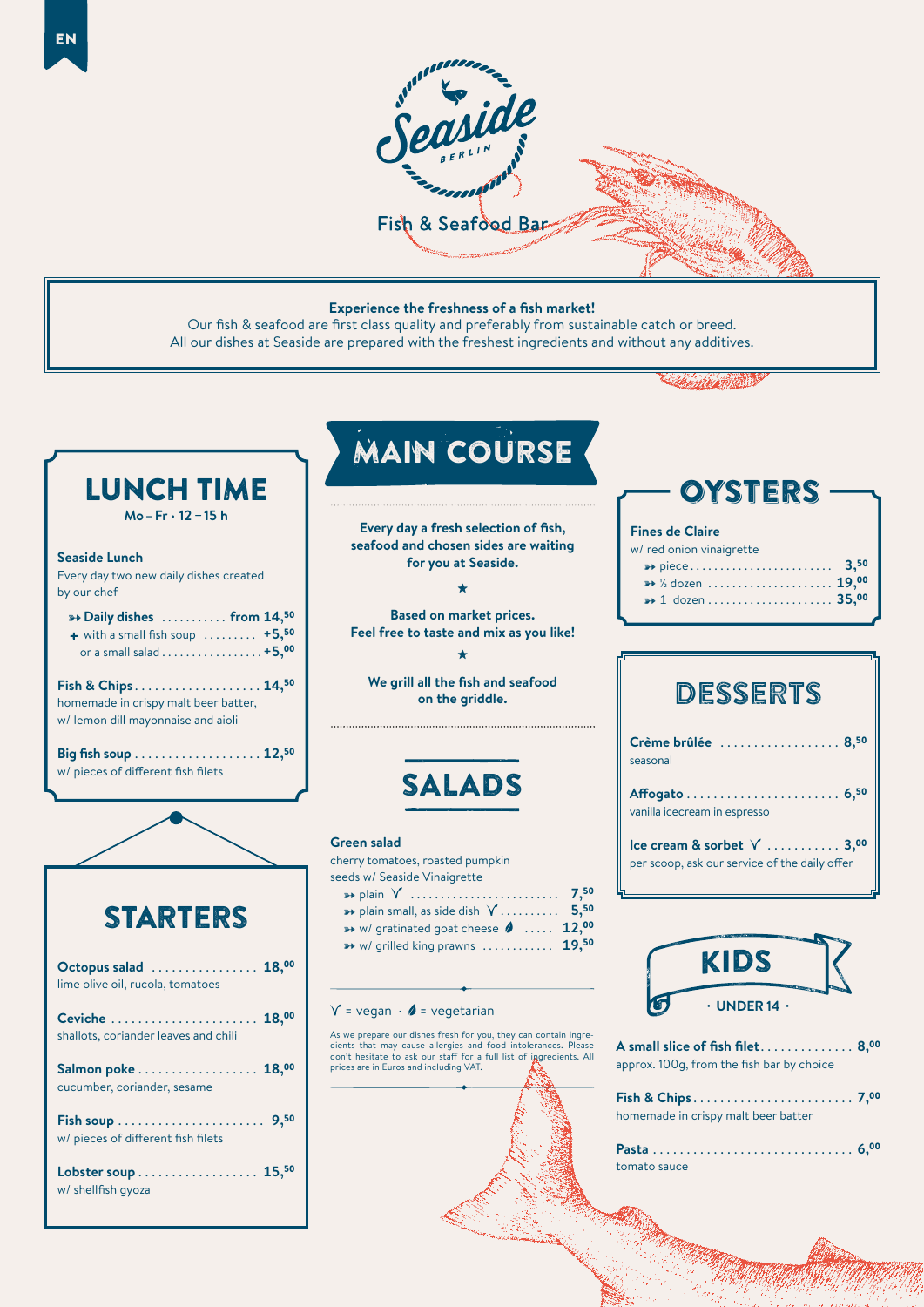# **COFFEE & TEA.**



| Espresso Macchiato  3,50 |  |
|--------------------------|--|
|                          |  |
|                          |  |
| Dinzler Kaffeerösterei   |  |

All coffee beverages are also available without caffeine and to go.

| <b>Organic Tea</b> per cup $\ldots$ 3,00 |  |
|------------------------------------------|--|
| Trink Meer Tee from Germany              |  |

### **Watt denn hier los**

Powerful Earl Grey with natural bergamot flavour and a mild note of citrus fruits

### **Punkt 5 am Hafen**

Flowery and lively, picked in springtime from the famous teagardens of Darjeeling

### **Wogen glätten**

Mellow composition of Sencha green tea and sweet mango with lively citrus and marigold flavours

#### **Anker lichten**

Green tea from China with off-dry, medium sweet characteristics and flowery notes

#### **Rückenwind\***

Powerful and deep red fruit tea, reminding of berries and the red compote of granny

### **Auf Tauchstation\***

Lively fruit tea with seabuckthorn and a creamy flavour of orange and quince

### **Frischer Frise\***

Refreshing and flavourful herbal tea with peppermint

### **Reizklima\***

Exceptional herbal tea with a hint of sea salt and ginger

#### \* by nature without caffeine

Please don't hesitate to ask our staff for a full list of the additives of our beverages.

## **WATER**

| <b>Selters</b>          | $\rightarrow 0,251$ 2,80 }                                    |
|-------------------------|---------------------------------------------------------------|
| Classic, Naturell       | $\rightarrow 0,7516,80$                                       |
| We charge for tap water | $\rightarrow 0,210,50$<br>$\rightarrow 1,01$ 2, <sup>50</sup> |

## JUICES

- Apple, Rhubarb, **(a)**  $\rightarrow 0,21$  ... . **2,<sup>80</sup>**<br>Blackcurrant. **6,20** Orange **as spritzer**  $\rightarrow 0,2$  ... 2,<sup>60</sup>
	- $\rightarrow 0,4$ l . . . . 5,<sup>20</sup>  $\rightarrow 0,4$ l ... **4,<sup>50</sup>**

## HOMEMADE

| <b>Seaside Ginger</b>                        |                    | $\rightarrow 0.41$ 5, <sup>50</sup>                              |
|----------------------------------------------|--------------------|------------------------------------------------------------------|
| Lemonade<br>of bio ginger juice              |                    | $\rightarrow 1.01$ 9, <sup>50</sup>                              |
| Seaside Ice Tea<br>w/ passion fruit and mint | $\rightarrow 1.01$ | $\rightarrow 0.41$ 5, <sup>50</sup><br>$\ldots$ 9, <sup>50</sup> |

## **the SODAS**

**Thomas Henry a**  $\rightarrow$  0,2l ... **3,20** ) **Tonic Water**  ) **Ginger Ale** ) **Bitter Lemon**

Classic, Light

**Coca-Cola 1948 Decay Coca-Cola** 

**2 cl** 

## SPIRITS

| Ron Abuelo 7 Jahre, Rum  4,00         |  |
|---------------------------------------|--|
| Hendrick's, Gin  4,50                 |  |
| Beluga, Vodka  5,00                   |  |
| Rémy Martin V.S.O.P., Cognac  6,00    |  |
| Jack Daniel's, Tennessee Whiskey 3,50 |  |
| Lagavulin 16 Jahre, Single Malt  7,00 |  |



| <b>Pilsner Urquell</b><br>draft beer                                                                  | $\rightarrow 0,31$ 3, <sup>80</sup><br>$\rightarrow 0,51$ 5, <sup>50</sup> |
|-------------------------------------------------------------------------------------------------------|----------------------------------------------------------------------------|
| Alster<br>draft beer with lemonade                                                                    | $\rightarrow 0,31$ 3,80<br>$\rightarrow 0,51$ 5, <sup>50</sup>             |
| <b>Franziskaner</b><br>Hefe-Weissbier Naturtrüb<br>bottled wheat beer, cloudy $\rightarrow 0,51$ 4,80 |                                                                            |
| Franziskaner non-alcoholic<br>bottled wheat beer, clear $\rightarrow 0,51$ 4,80                       |                                                                            |
| Jever non-alcoholic<br>bottled beer                                                                   | $\rightarrow 0,331$ 3, <sup>50</sup>                                       |



## APERITIFS

| Seaside Crémant, ginger beer, lime juice |  |
|------------------------------------------|--|
| Aperol Spritz  8,50                      |  |

## DIGESTIFS

**2 cl** 

**Fruit brandy, Lantenhammer** . . . . . . . . . . **6,**<sup>00</sup>

- $\rightarrow$  mirabelle
- **\*\*** wild raspberry
- **\*\*** Williams pear

# . LONGDRINKS

| Gin Tonic, A. Yayy, M. Harry 19, 9, 50<br>Hendrick's Gin, with cucumber |  |
|-------------------------------------------------------------------------|--|
| Ron Abuelo 7 years Rum, ginger beer                                     |  |
| Jack Daniel's, Coca-Cola                                                |  |
|                                                                         |  |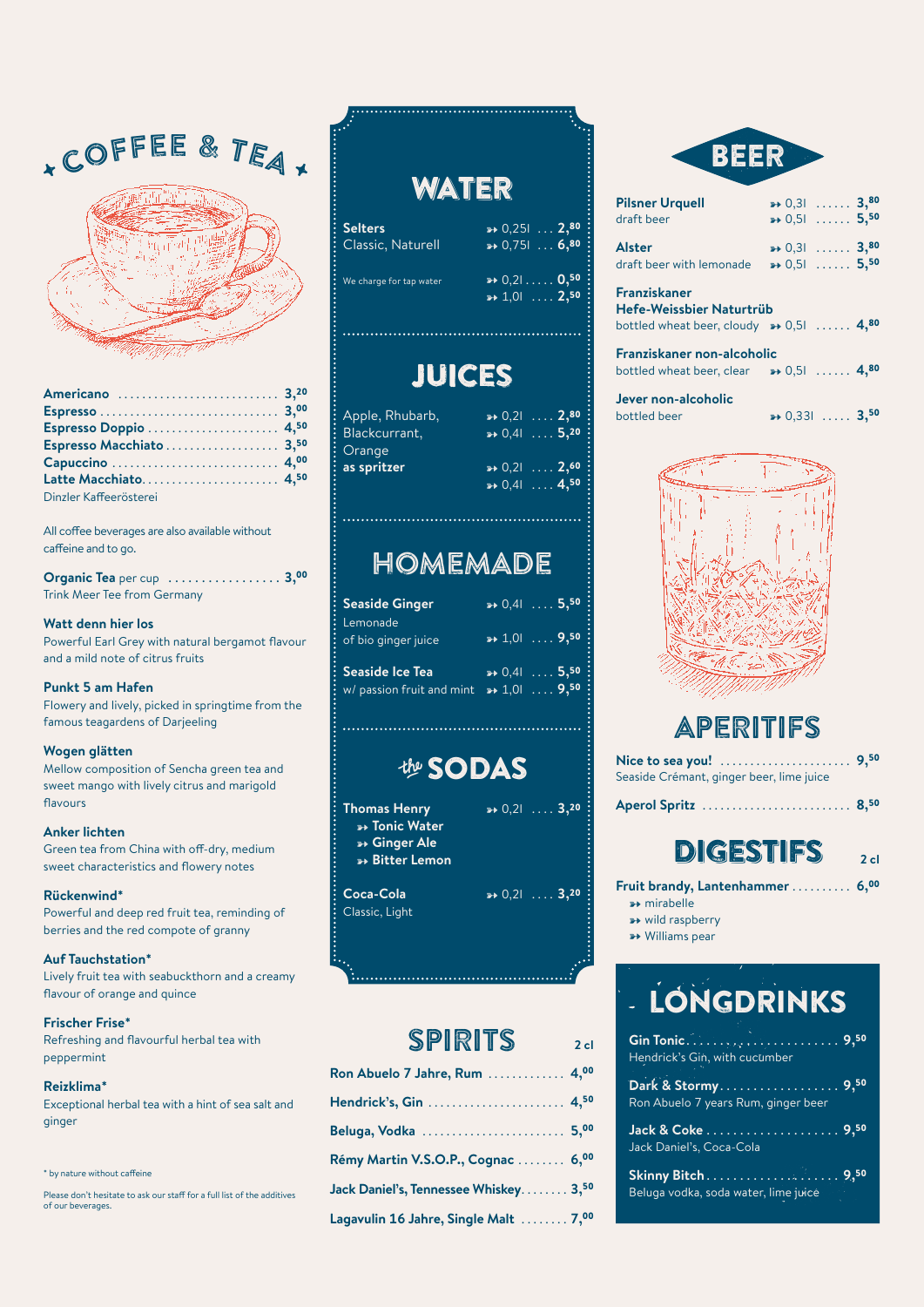## WINE



## **MANA SPARKLING**

**Seaside Crémant Brut, Jülg, Pfalz** . . . . . . **7,**<sup>00</sup> Dense fruit with floral hints, brioche and fine bubbles. Classic Méthode Traditionelle

## manna WHITE mannan

**Seaside White, Pinot Blanc , Rheinhessen** . . . . . . . . . . . . . . . . . . . . . . . . . **5,**<sup>00</sup> Fruity and savoury, yet elegant with aromas of ripe pear and fresh lemon balm

**Pinot Gris , Gaul, Pfalz** . . . . . . . . **4,**<sup>50</sup> Charming and juicy pinot gris. Pear, apple and herbal–nutty spiciness

**Sauvignon Blanc Touraine AC , Ricard, Loire** . . . . . . . . . . . . . . . . . . . . . . . . . **5,**<sup>50</sup> Intense gooseberry and cassis fruit with a fine mineral driven backbone

**Picpoul de Pinet , de la Madone, Languedoc** . . . . . . . . . . . . . . . . . . . . . . . . . . . . **5,**<sup>00</sup> Aromas of lemon and grapefruit, ample and crunchy on the palate. The fresh pairing to seafood and fish

## **Riesling "Old Grapes" ,**

**van Volxem, Saar** . . . . . . . . . . . . . . . . . . . . . **8,**<sup>50</sup> Intense grapefruit and orange peel aromas with near salty and savoury minerality

**Chablis 1er Cru AC Vaillons , Moreau** . . . . . . . . . . . . . . . . . . . . . . . . . . . . . **12,**<sup>00</sup> Classic Chablis: steely acidity with aromas of green apple, citric notes and a delicate nutty taste

## WARN NATURAL

**Nat'Cool Vinho Branco , Niepoort, Vinho Verde** . . . . . . . . . . . . . . . . **5,**<sup>00</sup> A sparkling new school vinho verde! Citrus zests, straw and herb meadow with animating tart freshness

**naked White , Heinrich, Burgenland** . . . . . . . . . . . . . . . . . . . . . . . . . . . **6,**<sup>00</sup> Shake before use! Since the unfiltered yeasts are part of the taste here! Powerful and spicy, the natural wine for beginners

## WINE

## $\rightarrow$  by the bottle 0,75l  $\leftarrow$

## $\sim$  CHAMPAGNER & CO  $\sim$

**Seaside Crémant Brut, Jülg, Pfalz** . . . **46,**<sup>00</sup> Dense fruit with floral hints, brioche and fine bubbles. Classic Méthode Traditionelle

**Crémant Rosé Brut, Jülg, Pfalz** . . . . . . **46,**<sup>00</sup> French in the heart, creamy yet delicate with a long finish thanks to aging for 12 months on the lees

#### **Cava Brut Nature El Serralet,**

**Mir Rosell, Catalonia** . . . . . . . . . . . . . . . . . . . **36,**<sup>00</sup> Vibrant cava with great tension. Lemon peel, tropical fruits in contrast to austere salted almonds

### **Messias Brut Milésime, Bairrada,**

**Portugal** . . . . . . . . . . . . . . . . . . . . . . . . . . . . **36,**<sup>00</sup> Tart citrus fruits, wild herbs, and a little smoky brioche. Atlantic shaped by a fine sea breeze!

**Riesling Sect Brut, Stülb, Mosel** . . . . . **38,**<sup>00</sup> Fresh and individual with the fruity aromas of riesling, a charming minerality and very fine bubbles

### **Crémant de Loire Brut,**

**M de Montgueret** . . . . . . . . . . . . . . . . . . . **46,**<sup>00</sup> Cuvée of Chenin Blanc for freshness, Chardonnay for fruitiness and Cabernet Franc for structure. Perfect match with grilled scallops

#### **Champagne Intuition Brut,**

**Legras & Haas (0,375l)** . . . . . . . . . . . . . . **54,**<sup>00</sup> The little bottle for Two! A perfect match of silky texture and lively citrus fruit

## **Champagne Tradition Premier Cru Brut,**

**Gonet-Médeville** . . . . . . . . . . . . . . . . . . . . **90,**<sup>00</sup> Electrifying! With fresh citrus notes seductive aromas of white flowers and a long lasting mousse

**Champagne Blanc de Blancs Grand Cru Extra Brut, Legras & Haas** . . . . . . . . . . **106,**<sup>00</sup> 100% chardonnay. A nice contrast of apple and citrus notes, followed by smooth flavours of baked apple, caramel and spices

**Champagne Rosé Brut, Legras & Hass** . . **92,**<sup>00</sup> Structure and elegance with an explosion of red berries. Underlined by a smooth mousse

## munum ROSÉ munum

**Seaside Rosé, Cuvée , Rheinhessen** . . . . . . . . . . . . . . . . . . . . . . . . . **5,**<sup>00</sup> Fresh and fruity, with savoury strawberry and raspberry notes from Portugieser and Dornfelder



## **Pinot Noir Purist ,**

**Adeneuer, Ahr** . . . . . . . . . . . . . . . . . . . . . . . . **6,**<sup>50</sup> Distinct dark cherry and blackberry flavours with firm tannins for a clear structure and the "burgundian bite"



## man NATURAL manna

### **Nat'Cool Vinho Branco ,**

**Niepoort, Vinho Verde** . . . . . . . . . . . . . . **42,**<sup>00</sup> A sparkling new school vinho verde! Citrus zests, straw and herb meadow with animating tart freshness

### PET NAT , When the Saints'

**Heinrich, Burgenland** . . . . . . . . . . . . . . . **56,**<sup>00</sup> A blanc de noirs from Sankt Laurent. Delicious spicy tartness with delicate fruits, animating and a pleasure to drink

#### **Crémant de Raphael,**

**Les Vins Pirouettes, Alsace** . . . . . . . . . . **54,**<sup>00</sup> A highly individual blend of riesling, auxerrois and pinot gris. Apple peels, tart brioche, herbs, finest mousseux

## **naked White , Heinrich,**

**Burgenland** . . . . . . . . . . . . . . . . . . . . . . . . . **38,**<sup>00</sup> Shake before use! Since the unfiltered yeasts are part of the taste here! Powerful and spicy, the natural wine for beginners

#### **Silvaner x.t. natural ,**

**Gunderloch, Rheinhessen** . . . . . . . . . . . . . . . **42,**<sup>00</sup> Aged on the yeasts until bottled. Tender in the acidity, but still precise with spices, fresh fruit and structure